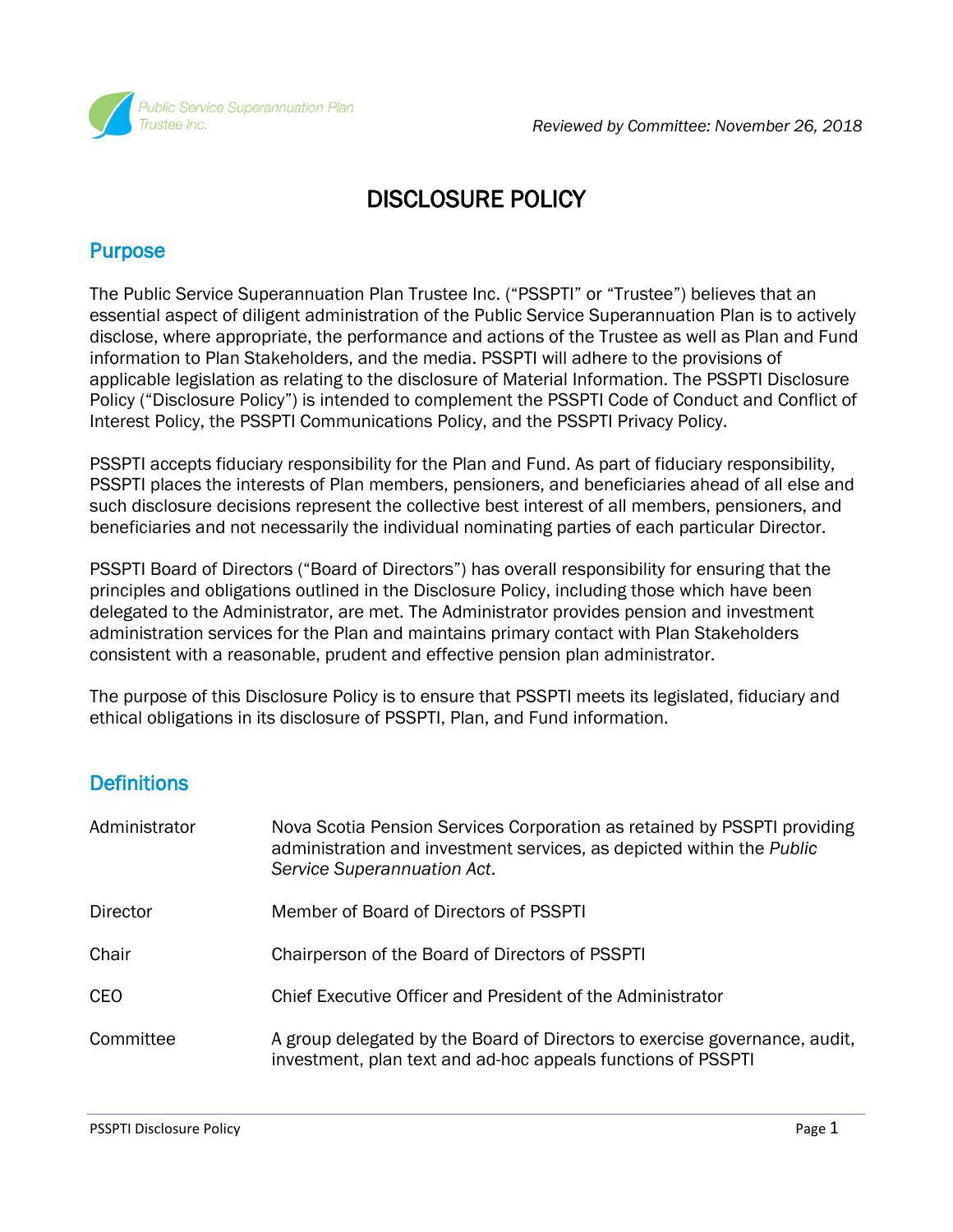| <b>External Parties</b>     | Includes any individual(s) and/or corporation(s) or other entities that are<br>not a current member or pensioner of the Public Service Superannuation<br>Plan nor any Third Party individual(s) and/or corporation(s) currently<br>contracted with PSSPTI. |
|-----------------------------|------------------------------------------------------------------------------------------------------------------------------------------------------------------------------------------------------------------------------------------------------------|
| Fund                        | <b>Public Service Superannuation Fund</b>                                                                                                                                                                                                                  |
| <b>Material Information</b> | Any information relating to the affairs of PSSPTI and/or the Administrator<br>that could reasonably be considered to have a significant effect on its<br>financial results or business and operations.                                                     |
| Plan                        | <b>Public Service Superannuation Plan</b>                                                                                                                                                                                                                  |
| <b>Plan Stakeholders</b>    | Includes the Plan's members, pensioners, beneficiaries, and employers.                                                                                                                                                                                     |
| <b>Third Party</b>          | Includes any individual(s) and/or corporation(s) currently contracted under<br>a service agreement with PSSPTI, including, but not limited to, the<br>Administrator.                                                                                       |
| Vice-Chair                  | One of two individuals recognized as Vice-Chairpersons of the Board of<br>Directors of PSSPTI                                                                                                                                                              |

# Application

This Disclosure Policy applies to

- o all members of the Board of Directors and of Committees
- o all Material Information in the custody and control of PSSPTI and the Administrator

# Disclosure Principles

Disclosure controls and procedures are designed to provide reasonable assurance that Material Information regarding PSSPTI, the Plan, and the Fund are communicated with quality, completeness, and timeliness to Plan Stakeholders and external parties.

As the determination of what constitutes Material Information involves subjective judgments, final decision, when not delegated to the CEO, is made by the Chair, otherwise the Vice-Chairs, acting jointly in the Chair's absence. Once the Chair, Vice-Chairs, or CEO, when delegated, determines that a development constitutes Material Information that should be considered for disclosure, such information will be approved and disclosed as and when appropriate upon the decision of the Board of Directors. Prior to approval, the Administrator will ensure that all materials are reviewed for content accuracy by appropriate staff before it is presented to the Board of Directors. Once approved by the Board of Directors, the Administrator is responsible for disclosing the material.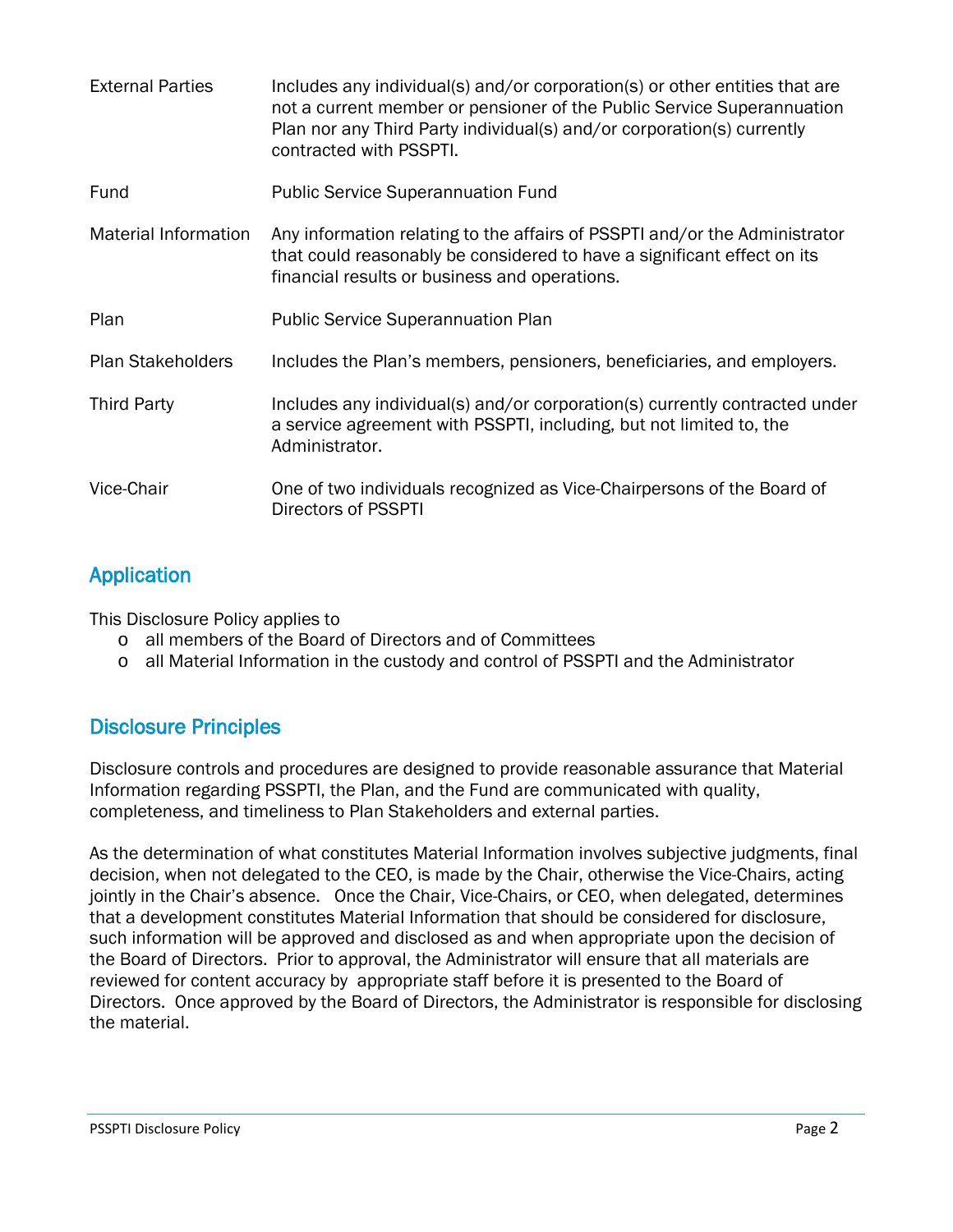It is expressly acknowledged that there may be instances where a Director may be appointed to the board of directors of the Administrator. As such, it is permissible, subject to any applicable provisions of the Code of Conduct, for the Director to disclose certain PSSPTI, Plan, and Fund information to the board of directors of the Administrator.

Principles to be followed prior to disclosure:

- disclosure must be consistent among all audiences
- unfavourable communications should be disclosed as promptly and completely as would favourable communications
- disclosure must be complete and include any information, the omission of which would make other disclosure misleading
- disclosure must be corrected if it is subsequently learned that earlier disclosure contained an error at the time it was given
- PSSPTI believes that transparency in the Trustee's actions and decisions is a key to good plan governance.

# Routine Disclosure of Information

At a minimum, PSSPTI makes the following information available on the website:

- Trustee governance documents and policies
- names, photographs and brief biographies of the individuals on the Board of
- Directors
- annual audited financial statements for the Plan
- Annual Report for the Plan
- Valuation Report for the Plan
- Quarterly Investment Reports for the Plan
- Pension Newsletters for both Retired and Active Members
- new, mid-career, and retiring member information
- updated Plan news

PSSPTI and/or the Administrator will make available, on request, any other document or information of the Plan that is not protected due to its personal, legal or otherwise confidential nature as determined by the Board of Directors.

As an important part of an integrated approach to good governance, such disclosure shall contain clarity of corporate governance practices and financial reporting that provides Plan Stakeholders the necessary assurance the Plan is being prudently managed and administered.

# No Selective Disclosure

PSSPTI will not selectively disclose information to Plan Stakeholders and External Parties. It will not disclose information regarding investments under consideration or not completed and will